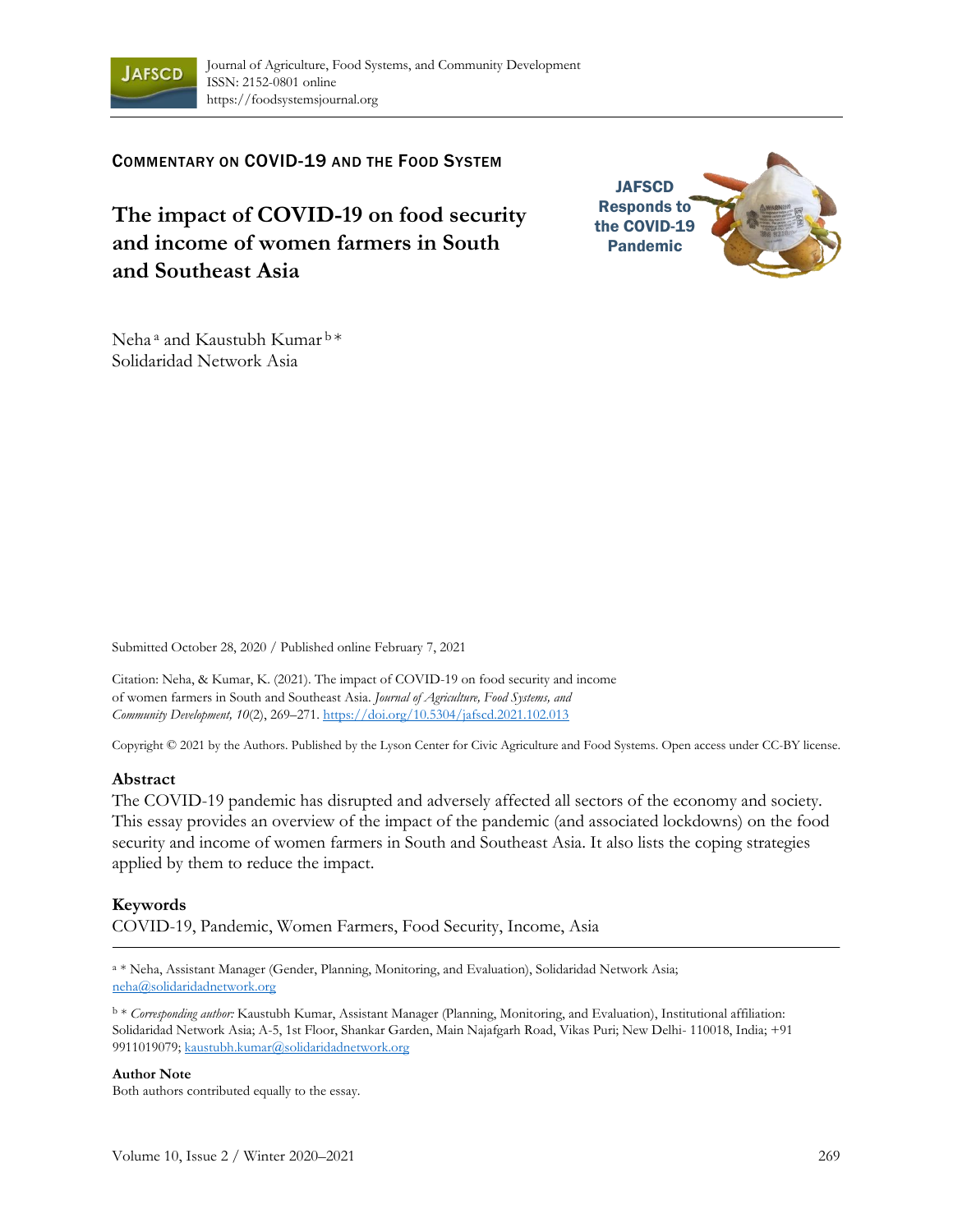"Everything is challenging with this pandemic and the quarantine. It was already challenging for us and is even more difficult now. Our household income dropped drastically, no one wants to buy raw rubber anymore now, so my husband had stopped tapping. I have a small kiosk selling daily staple, but even that also has less customer now. We are relying for our daily needs on these vegetable crops we grow around the house"- Siti Aisah, Indonesia.

The impact of the coronavirus pandemic throughout 2020 was very disruptive. By the end of The impact of the coronavirus pandemic throughout 2020 was very disruptive. By the end of<br>September 2020, more than 30 million COVID-19 cases had been reported and more than one million people had died globally.<sup>1</sup> The pandemic has strained supply chains, prevented agricultural activity, affected the sustainability of food systems, and caused economic slowdowns.

Women, in particular, have faced the worst of the impact of COVID-19. **Tandra Biswas** from Bangladesh, who depends on dairy farming, saw her income decrease by half. She said, "I was near to stopping my elder daughter's education as [the] price of milk drastically declined due to [the] pandemic and it hit [the]family income." Tandra Biswas reflects the emotions of the many women who depend on single source of income that has been affected by the pandemic. Farming depends significantly on the timely availability and cost of inputs, availability of labor, and the presence of a market for the products. A rapid assessment conducted by Solidaridad in July 2020 highlighted the plight of women who were left vulnerable due to a lack of access to technology, financial credits, input supplies, and markets.<sup>2</sup> Women who had planted crops prior to the COVID-19 pandemic found themselves stranded without labor to harvest the crops: "I have started vegetable cultivation on my own along with household chores as this pandemic has disrupted [the] mobility of migrant workers," said **Nomita Rani Biswas**, one of the better-off women farmers in Bangladesh.

More than one-third of the women interviewed by Solidaridad reported reduced income, which they attributed to the decrease in agricultural and off-farm work. **Ms. Karuppaiya** from Sri Lanka had to resort to selling vegetables to keep her children fed: "My husband lost his job on April 1 due to COVID-19. Our income [is] reduced and it is a hard time paying for food for adults and children. I managed to sell some vegetables to cover the household expenses. Meanwhile, [I'm] looking forward to start up a household business to increase the income within a month."

Income has been a key driver in ensuring food security. The study found that due to their reduced incomes, half the women interviewed in Bangladesh and more than two-thirds of the women interviewed in India, Sri Lanka, and Indonesia have not been able to afford three meals a day. The major reasons cited are loss of income in the family and/or household, loss of cash to buy food, and lack of accessibility to food items due to market closure and movement restrictions. "COVID-19 has made it hard to afford food for the adults and children in my household. My husband lost [his] job abroad, so we had to move to my mother's house to feed the children," said **Sundaram Balakumari** from Sri Lanka.

Food security cannot be looked at separately from access to drinking water. Respondents in India (12%) and Sri Lanka (18%) found it difficult to ensure sufficient drinking water for themselves and their household during lockdown. None of the respondents in Bangladesh or Indonesia reported water insecurity (see Figure 1), likely because the respondents are located in the water-rich delta areas of these two countries. The adverse effects of reduced access to safe drinking water reported by them include dehydration, weakness, a loss of overall health, an increase in expenditures on health care, and an increase in household vulnerability.

<sup>1</sup> https://www.worldometers.info/coronavirus/

<sup>2</sup> The rapid assessment conducted in Bangladesh, India, and Sri Lanka in South Asia, and Indonesia in Southeast Asia